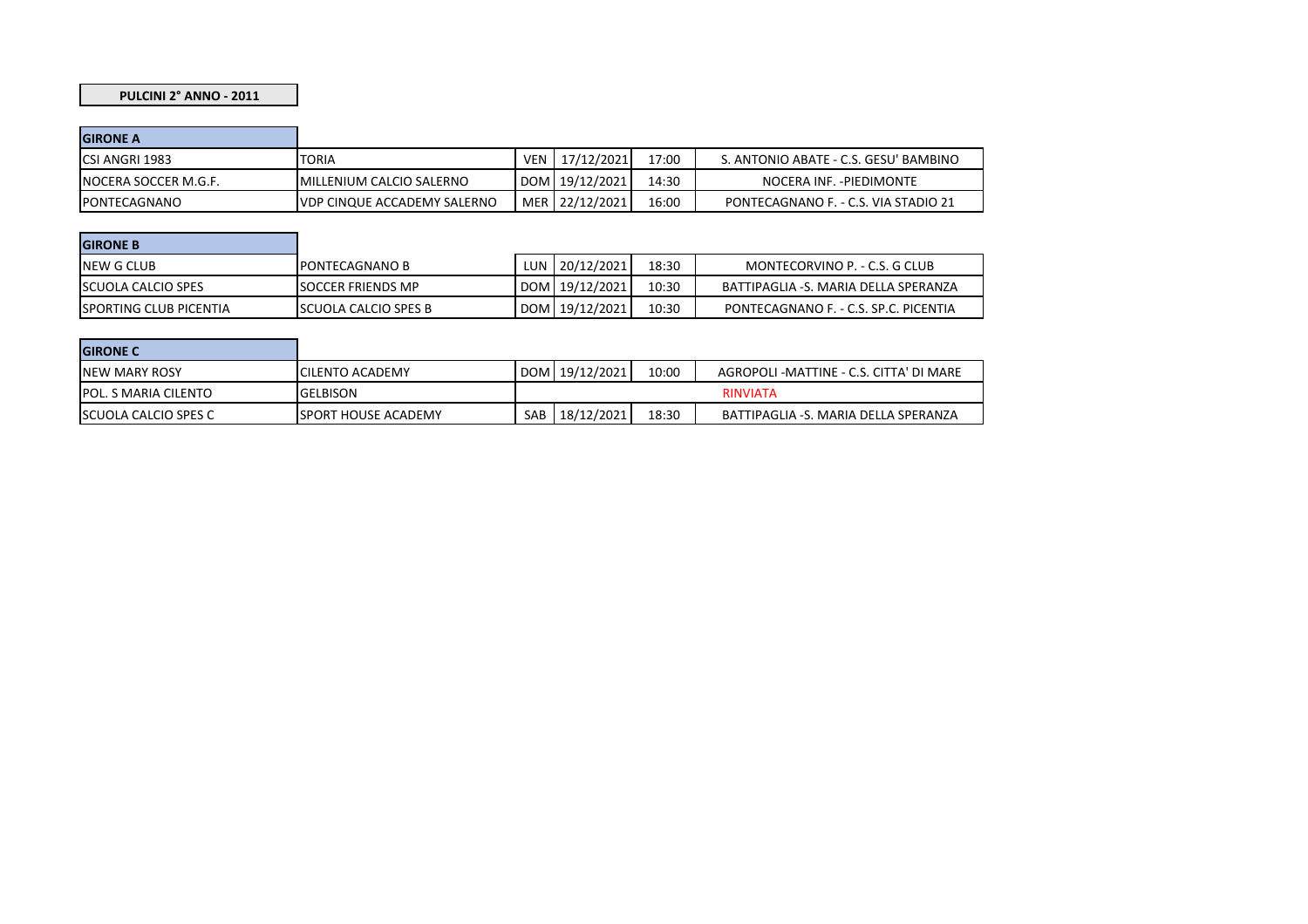## **PULCINI 1° ANNO - 2012**

| <b>GIRONE A</b>           |                         |     |            |       |                                      |
|---------------------------|-------------------------|-----|------------|-------|--------------------------------------|
| <b>SCUOLA CALCIO SPES</b> | <b>IDE FEO SOCCER</b>   | GIO | 23/12/2021 | 18:30 | BATTIPAGLIA -S. MARIA DELLA SPERANZA |
| <b>TORIA</b>              | <b>AQUILOTTI CAVESI</b> | SAB | 18/12/2021 | 16:00 | S.VALENTINO TORIO - C.S. TORIA       |

| <b>GIRONE B</b>          |                                  |                |       |                     |
|--------------------------|----------------------------------|----------------|-------|---------------------|
| <b>IFELDI EBOLI</b>      | <b>ISPORTING CLUB PICENTIA</b>   | VEN 17/12/2021 | 17:00 | EBOLI - C.S. FELDI  |
| <b>SOCCER FRIENDS MP</b> | <b>ISPORT HOUSE ACADEMY</b>      | MER 22/12/2021 | 18:00 | BELLIZZI - C.S. DOC |
| <b>RIPOSA</b>            | <b>VIRTUS BATTIPAGLIA CALCIO</b> |                |       |                     |

| <b>GIRONE C</b>    |                           |                |       |                                      |
|--------------------|---------------------------|----------------|-------|--------------------------------------|
| <b>FOX PAESTUM</b> | <b>JATLETICO POSEIDON</b> | DOM 19/12/2021 | 14:30 | CAPACCIO - M. VECCHIO                |
| PONTECAGNANO       | <b>INEW MARY ROSY</b>     | MER 22/12/2021 | 17:00 | PONTECAGNANO F. - C.S. VIA STADIO 21 |
| <b>RIPOSA</b>      | <b>DIESSE</b>             |                |       |                                      |

| <b>GIRONE D</b>      |                                  |                 |            |       |                       |  |
|----------------------|----------------------------------|-----------------|------------|-------|-----------------------|--|
| <b>REAL AGROPOLI</b> | <b>IPOL. SANTA MARIA CILENTO</b> | <b>RINVIATA</b> |            |       |                       |  |
| SPORT'S              | <b>IPRO VELIA ANTILIA</b>        | <b>VEN</b>      | 17/12/2021 | 14:30 | VIBONATI - V. MAZZOLA |  |
| <b>RIPOSA</b>        | <b>GELBISON</b>                  |                 |            |       |                       |  |